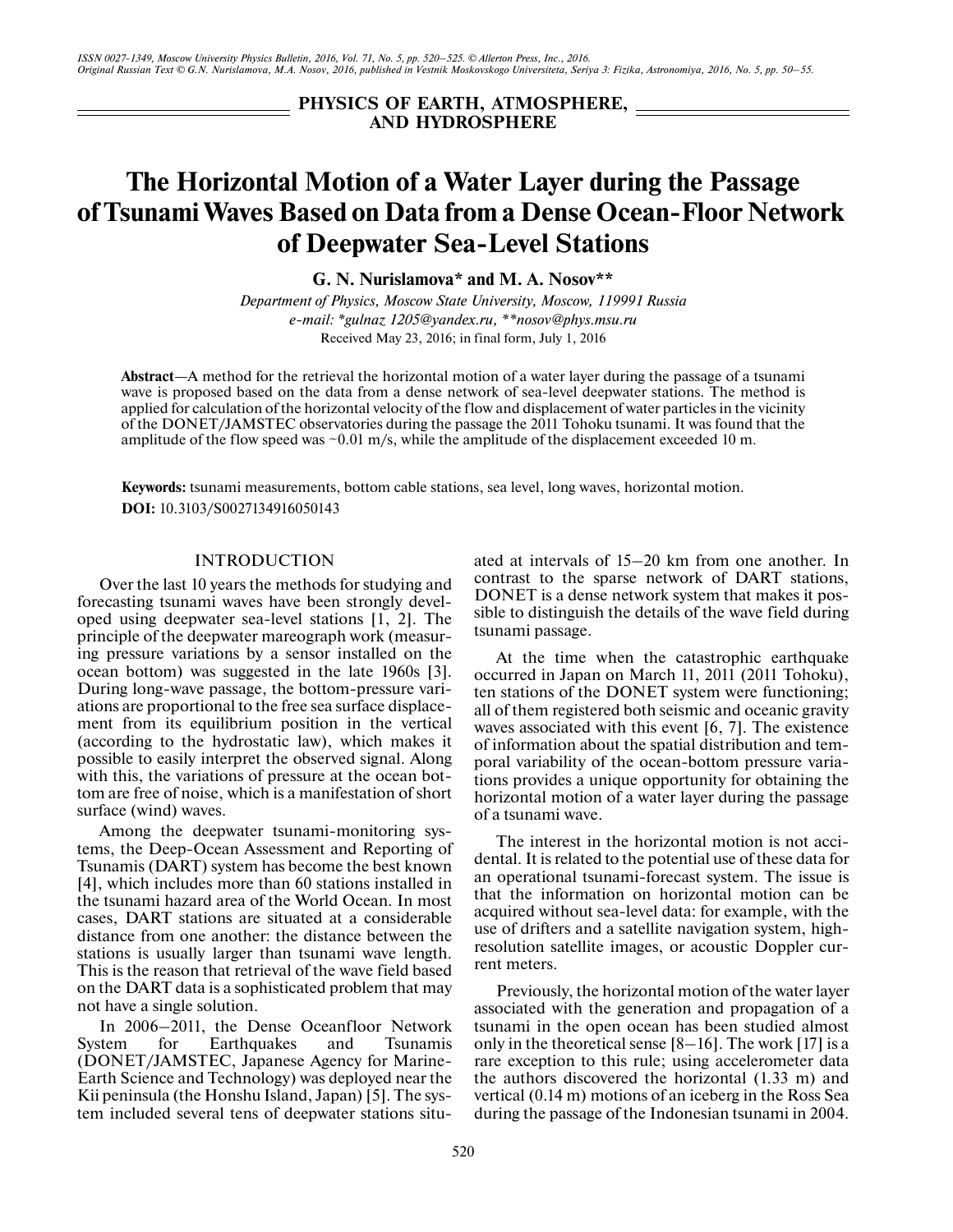

**Fig. 1.** The relative positions of DONET stations (black triangles) and the origin of the 2011 Tohoku tsunami (significant coseismic deformations of the ocean floor). The red line is uplift; the blue line is subsidence; the step is 0.5 m. Isobaths are drawn at a 1 km interval, the color scale of the depth is in the bottom right corner. DONET station locations are shown in a box in the upper left corner. The length-scale (10 km) is indicated in the bottom part of the box. The red circle shows the point for which the calculations were performed (as shown in Figs. 3 and 4).

The main goals of this work are: (1) the development of a method for obtaining the horizontal motion (velocity and displacement) of the water layer during the passage of a tsunami wave based on the data from deepwater sea-level stations and (2) retrieval of horizontal motion during the 2011 Tohoku tsunami passage based on the data acquired by the DONET system.

To close the Introduction, we note that the developed method for obtaining the horizontal velocity can have direct practical application in tsunami warning systems. Generally speaking, a solution of the forecast problem based on the use of hydrophysical measurements [18] assumes that both the sea-surface displacement data, as well as the horizontal velocity, are introduced in the model. This is due to the fact that the nonlinear equations of the long-wave theory used in prognostic models are written in terms of the free surface displacement and the horizontal velocity.

## 1. DATA PREPROCESSING

In Fig. 1, the relative positions of the DONET stations and the origin of the 2011 Tohoku tsunami are presented together. The tsunami origin is an area of a significant coseismic deformations of the ocean floor; it is shown with isolines (red lines, uplift; blue lines, subsidence; the step for the isoline is 0.5 m). Coseismic deformations were calculated by the authors of [14] using the Okada formulas [19] with a slip distribution provided by the United States Geological Survey (USGS). The figure shows that the DONET stations were located at a considerable distance from the tsunami origin, viz., approximately 800 km or more.

In Fig. 2, the bottom pressure variations registered by the DONET A2 station are presented as an example (red line). The sampling frequency of signal is equal to 10 Hz. The hydrostatic pressure value  $(\sim 20 376 \text{ kPa})$  is several orders of magnitude higher than the amplitudes of the variations  $(\sim 40 \text{ kPa})$ ; thus, it was preliminarily subtracted from the signal shown in the figure. The variation of the bottom pressure is a superposition of the seismic, hydro-acoustic, and gravity waves. The arrival of seismic waves in the records is seen a few minutes after the start of the main earthquake (Mw) 9.0, 05:46:24 UTC) and after the first strong aftershock (Mw 7.9, 06:15:40 UTC). The leading tsunami wave arrived only 1 hour after the main earthquake. It is remarkable that the seismic waves and the hydroacoustic waves generated by them appear with much higher amplitudes in the records compared with the tsunami waves [2, 7].

The method of retrieval of the horizontal motion of the water layer during the passage of a tsunami wave is based on a long-wave theory. The theory applied to the data processing of the measured bottom pressure variations implies that only the components that correspond to long gravity waves should be extracted from the initial data. The signal-processing procedure was as follows.

At the *first stage* the variations of pressure were brought to the zero level by subtraction of the mean over the 4.5-day (from 09:00 March 10, 2011, to 21:00 March 14, 2011) value of the signal. During this period all of the ten stations were performing without interruption. Normalizing a signal to a zero level is necessary to remove the statistical error in bottom-pressure measurements.

At the *second stage* the high frequencies, which are irrelevant for gravity waves, were filtered from the variations of pressure. In fact, for a monochromatic wave the free water-surface displacement relative to the equilibrium position ξ is related to the bottom-pressure variations *p* by the following classical formula [20]:

$$
\frac{p}{\rho g \xi} = \frac{1}{\cosh(kH)},\tag{1}
$$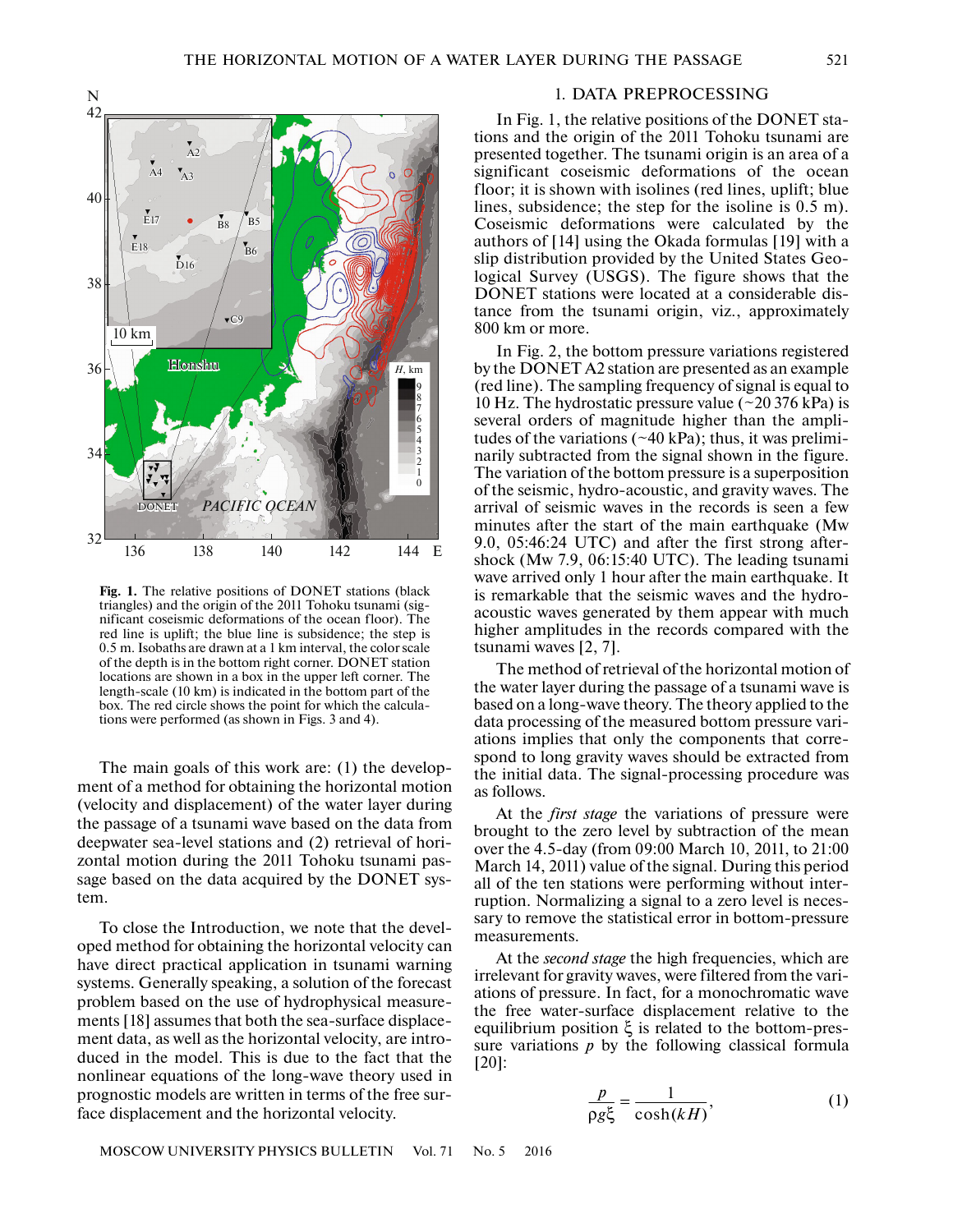

**Fig. 2.** The ocean-bottom pressure variations registered by the A2 station of the DONET system during the Tohoku earthquake and tsunami in 2011: the red line represents the initial signal; the blue line gives the result of low pass filtering with a cutoff frequency of 0.005 Hz. The data was preliminarily normalized to the zero level by subtraction of the hydrostatic pressure ( $\sim$  20376 kPa). The times of the beginning of the main earthquake (Mw 9.0) and the first strong aftershock (Mw 7.9) are indicated with vertical lines.

where *g* is gravitational acceleration, *H* is the ocean depth, ρ is the water density, and *k* is the wave number, which is linked to the wave's angular frequency by the dispersion relationship  $\omega^2 = gk \tanh(kH)$ . From the equation (1) it follows that the short (high-frequency) waves occur in the variation of the bottom pressure with attenuation or do not occur at all, while the long waves occur without attenuation following the hydrostatic law  $p = \rho g \xi$ . This peculiarity is used for the interpretation of gravity waves measured by the bottompressure gauges [1, 2, 21]. Thus, when eliminating the high-frequency part of the signal that is irrelevant to the long gravity waves, the cutoff filter frequency  $f_c$  was chosen in such a way that the variations of the bottom pressure *p* were in accordance with the hydrostatic law  $p = \rho g \xi$  with an accuracy higher than 10% [12, 18]:

$$
f_c \approx 0.0718\sqrt{g/H}.\tag{2}
$$

The stations of the DONET system are installed at depths from 1924 m (B8) to  $3511 \text{ m}$  (C9); most of them are placed at a depth of approximately 2000 m. The filter cutoff frequency for the depth of 2000 m calculated using equation (2), is equal to  $f_c \sim 0.005$  Hz. For the following data processing, it is important that the minimum wavelengths of the gravity waves ( $\lambda_c = \sqrt{gH/f_c} \approx$  $13.9H \approx 28000$  m) are comparable and in some cases exceed the distances between the stations.

The result of the low-pass filtering of pressure variations (the cutoff frequency  $f_c \approx 0.005$  Hz) at the A2 station is shown in Fig. 2 with a blue line. The highfrequency components of the signal corresponding to the seismic and acoustic waves are omitted, while the tidal- and tsunami-wave manifestations remain unchanged.

At the *third stage* of the data processing, the sampling frequency of signal was reduced from 10 Hz to 0.1 Hz. After filtration, this procedure could be carried out without a loss of information. Further, for every discrete moment of time, an interpolation function (spline) was constructed based on the pressure values at ten key points whose locations were defined by the geographical coordinates of DONET stations. The function describes the spatial distribution of pressure inside the area of the deployment of the stations.

As a result of the initial data processing, we obtained an analytical assessment in space and discretized assessment in time of the bottom-pressure field *p*(*Lon*,*Lat*,*ti* ), where *Lon* is longitude, *Lat* is latitude, and  $t_i$  is the discretized moments of time.

#### 2. RETRIEVING THE HORIZONTAL MOTION: METHODS AND RESULTS

In Fig. 3a, the sea-level dynamics calculated with an interpolation function *p*(*Lon*, *Lat*, *ti* ) are shown for a point located approximately in the center of the DONET stations (*Lat* = 33.45° N, *Lon* = 136.65° E). The location of this point is shown in Fig. 1 as a red circle. We took the free-surface displacement to be related to the bottom pressure via the hydrostatic law  $\xi$ (*Lon*, *Lat*, *t<sub>i</sub>*) =  $p$ (*Lon*, *Lat*, *t<sub>i</sub>*)/ $\rho$ *g*. The following values of the water density and gravitational acceleration were used for the numerical calculations:  $\rho =$ 1030 kg/m<sup>3</sup>,  $g = 9.8$  m/s<sup>2</sup>.

From Fig. 3a it is clear that both tidal and tsunami waves occur in the sea-level variations. The amplitude of the sea-level variations  $(\sim 1 \text{ m})$  is substantially smaller than the ocean depth in the area under consideration  $(H \sim 2000 \text{ m})$ , which makes it possible to apply linear long-wave theory [2, 8]. The observed period of tsunami waves  $(\sim 1 \text{ h})$  is noticeably inferior to the Earth's rotation period. This suggests neglecting the Coriolis and tidal forces in the equations. Taking all of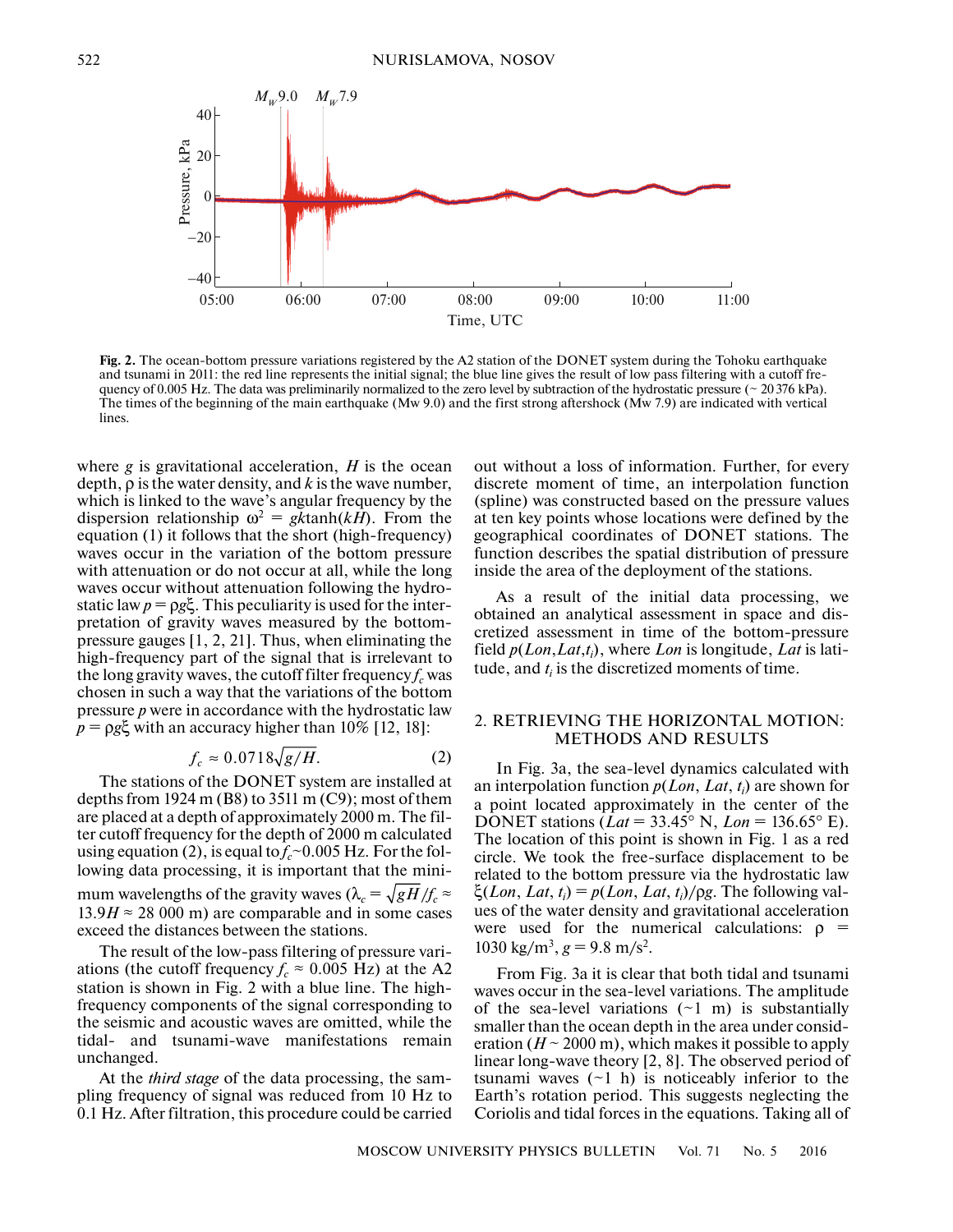

**Fig. 3.** Sea level (a;) longitudinal and latitudinal components of the horizontal velocity (b); the longitudinal and latitudinal components of the horizontal displacement of water particles (c); during the passage of 2011 Tohoku tsunami waves, reconstructed based on the data from the DONET stations at the point with coordinates  $Lat = 33.45^{\circ}$  N,  $Lon = 136.65^{\circ}$  E (red circle in Fig. 1). The characteristic scales (1 m, 0.01 m/s, 10 m) are shown with vertical segments. The beginning of the main earthquake (Mw 9.0) is indicated with a vertical line.

these assumptions into account, the dynamic equation of the linear long-wave theory is as simple as:

$$
\frac{\partial \mathbf{U}}{\partial t} = -g \nabla \xi,\tag{3}
$$

where  $U = (U_{\text{Lon}}, U_{\text{Lat}})$  is the vector of the horizontal current velocity and it's longitudinal and latitudinal components and  $\nabla$  is a differential operator applied in the horizontal plane. The vector ∇ξ components were calculated with the bottom pressure field *p*(*Lon*, *Lat*, *t<sub>i</sub>*) using the relation  $\xi = p/\rho g$ .

If the right side of equation (3) is known, the field of the horizontal velocity can be calculated by a direct integration of the equation in time. The initial field of the current velocity is considered to be zero. It should be noted that in fact we are not calculating the velocity itself, but an addition to the existing background ocean currents; the linearity of the problem makes it possible to apply the superposition principle.

The procedure of integration over time in the frequency domain is equivalent to division by the frequency. Therefore, this procedure leads to the intensification of the low-frequency components of the signal. Integration over time of a function that is known approximately (from in situ measurements) usually brings errors that increase in time. To avoid this effect, the time series of vector ∇ξ components were processed additionally according to the following scheme. A moving average with a Gaussian window was applied to each time series. The averaged time series was then extracted from the initial series. Actually, this type of processing is similar to a low pass filter, which, in any case, brings the initial time series to the zero

mean level. The width of the filter window was chosen in such a manner that a signal with a period below 3600 s would be reconstructed without distortion, while longer-period variations would be suppressed. Finally, taking the data preprocessing described in the part 1 into account, we obtained a signal within a range of periods from 200 s to 3600 s, which corresponds to a classical range of tsunami-wave periods [2, 8].

The obtained latitudinal and longitudinal components of the current velocity at the point with the coordinates *Lat* = 33.45° N, *Lon* = 136.65° E (red circle in Fig. 1) on March 11, 2011, from 00:00 to 24:00 UTC are shown in Fig. 3b. The retrieval of the horizontal current velocity for other points within the area of DONET stations gives similar results. Therefore, we will confine ourselves to only one example of calculations for this point. Figure 3b shows that the longitudinal and latitudinal components of velocity have a small amplitude ( $\sim$ 0.01 m/s). From the estimates provided in [18] it follows that the time it takes for a long wave to reach the shore from the point under consideration here does not exceed 1000 s. For this reason, only a leading tsunami wave can be regarded as running wave at this point. At the following stages, the wave perturbation is a superposition of the running and reflected waves as well as those trapped on the shelf. For a running sinusoidal long wave, the amplitude of the current velocity and the sea-surface displacement are related by the simple formula [8]:

$$
u = \xi \sqrt{g/H},\tag{4}
$$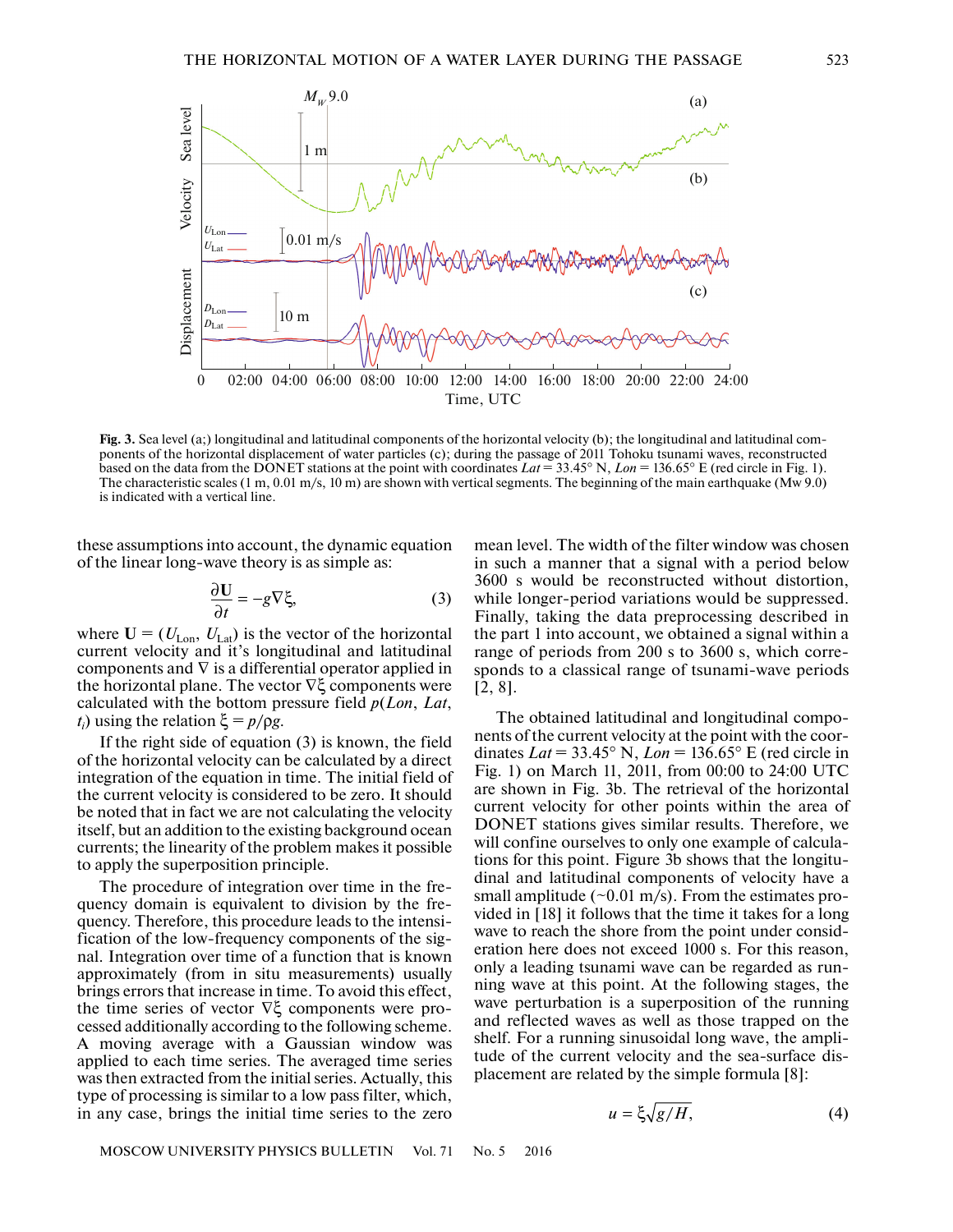

**Fig. 4.** The horizontal displacement of water particles (track) during the passage of the 2011 Tohoku tsunami waves, reconstructed based on the data from the DONET stations in the point with coordinates *Lat* = 33.45°N, *Lon* = 136.65° E (red circle in Fig. 1): (a) from 00:00 to 24:00 UTC; (b) from 05:00 to 08:40 UTC.

which makes it possible to obtain an independent estimate for the velocity of a leading tsunami wave. From Fig. 3a, it is clear that the amplitude of the leading tsunami wave was ξ≈0.3 m. The ocean depth at this point (*Lat* = 33.45° N, *Lon*  $\approx$  136.65° E) is equal to  $H \approx$ 2039 m according to GEBCO database. Putting these values into equation (4) one can obtain the estimate  $u \approx 0.02$  m/s, which corresponds well to the amplitude of the leading tsunami wave velocity via the integration of equation (3):  $\sqrt{U_{\text{Lon}}^2 + U_{\text{Lat}}^2} \approx 0.017 \text{ m/s}.$ 

Finding velocities on the order of a few cm/s among other oceanic processes is a challenging task. Nevertheless, it is worth mentioning that during the passage of a tsunami wave all of the water column is moving in the same way in the horizontal. It may be that use of that particular feature (e.g., a system of drifters situated at different depth) will make it possible to detect weak currents associated with a tsunami in the open ocean.

It is known that when a tsunami wave reaches shallow water, the amplitude of the wave increases following Green's law: ξ ~*H*–1/4 [2, 8]. Taking Green's law and equation (4) into account one can obtain that with a decrease of depth the amplitude of the horizontal current velocity grows much faster than the amplitude of the waves:  $u \sim H^{-3/4}$ . A rapid increase of the current velocity in shallow areas, on one hand, provides a more robust method to discover tsunamis, but, from on the other hand, close to the shore these currents can be dangerous for navigation.

Integrating the current speed over time makes it possible to obtain the horizontal displacements of water particles. The procedure of signal processing here was similar to that used for the retrieval of the current speed. In Fig. 3c, the dynamics of the horizontal displacement of water particles (latitudinal and longitudinal components) is presented for March 11, 2011, in the vicinity of a point with coordinates *Lat* = 33.45 N,  $Lon = 136.65$ °E (red circle in Fig. 1). The corresponding water particle trajectory is provided in Fig. 4. The figure shows clearly that the most intensive motion is correlated with the passage of tsunami leading wave; the motion is then attenuated slowly. In general, the nature of the horizontal motion obtained from the DONET data corresponds well to the results of numerical modeling [14]. The visible randomness and duration of horizontal motions associated with tsunami waves is due to the effect of trapped waves. The amplitude of the horizontal motion of water particles is 10 m, which is more than an order of magnitude higher than the amplitude of vertical motion (sea surface displacement is  $\sim 0.3$  m). Such noticeable horizontal displacements certainly can be detected by drifters equipped with a satellite navigation system.

#### **CONCLUSIONS**

A method of retrieving the horizontal motion of a water layer during the passage of tsunami waves is proposed based on the data from a dense network of deepwater sea-level stations. The method employs direct integration of dynamic equation of a long wave theory with a known right-hand side, which is a pressure gradient force. The latter is calculated by interpolating the sparse point measurements of bottom pressure. A data-processing procedure is described: the initial time series of pressure variations are treated with a low-pass filter as a key stage of the procedure, as low frequencies are associated with long waves.

The efficiency of this method was demonstrated based on the example of the catastrophic tsunami (the 2011 Tohoku) of March 11, 2011. The tsunami was recorded by the DONET/JAMSTEC network of bot